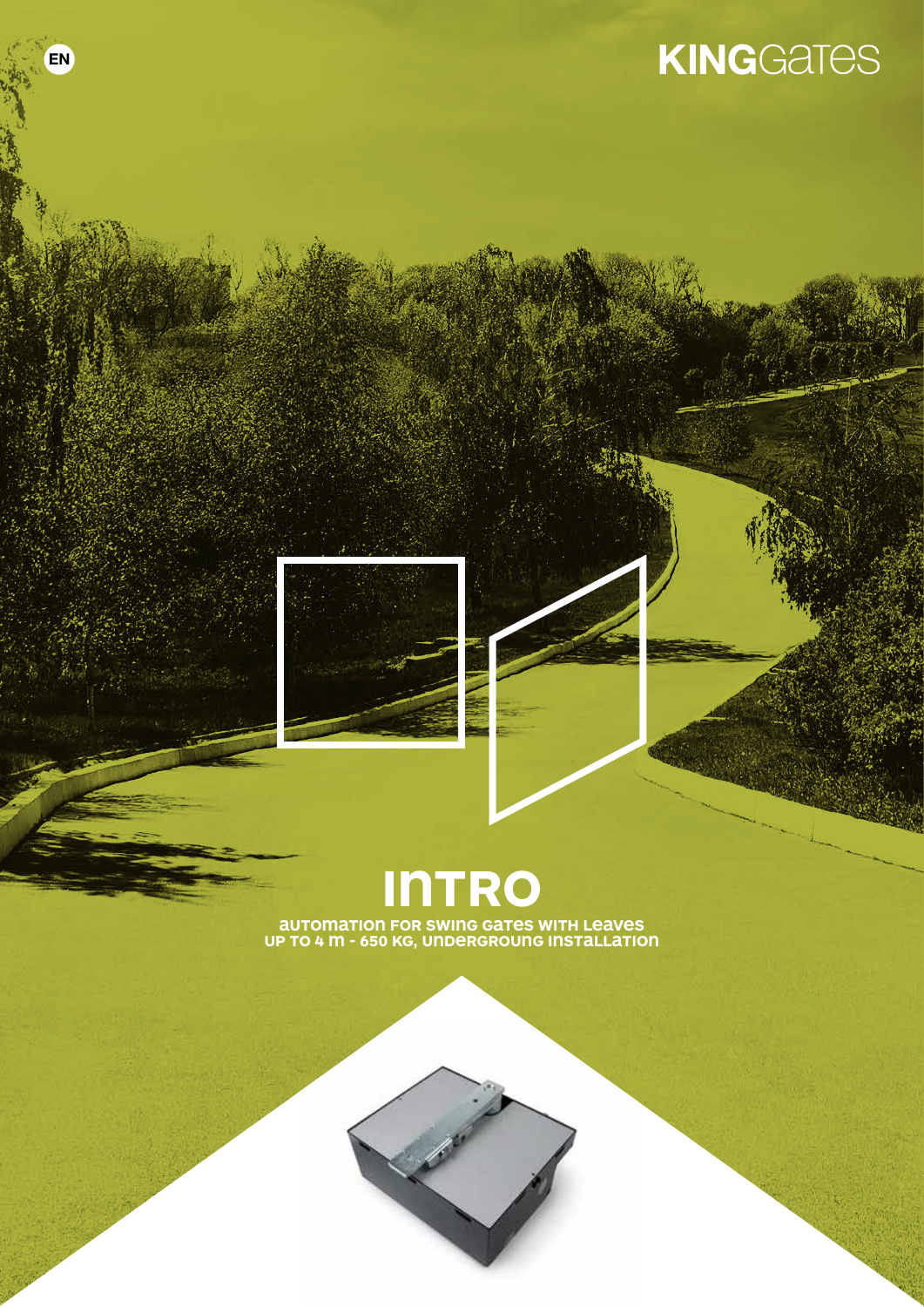## Intro

### Automation for swing gates with leaves up to 4 m - 650 kg

#### **DESIGN** AND TECHNOLOGY

**COMPLETE RANGE** 

#### The underground installation makes the automation completely invisible

without altering the appearance of the gate. The solid die cast aluminium and IP67 watertight seal ensure reliable operation and low maintenance. In the event of power failure, manual opening of the gate is immediate thanks to the release lever accessory, or in the 24 V version, the battery buffer system.

The Intro automation is available in 230 V and 24 V versions, with electrophoretic painted and stainless steel boxes for a long working life and two types of release device, lever or key operated.

#### SMART TRADITIONAL **ELECTRONICS**

STARG8 control units radically simplify the installer's job. guaranteeing high levels of performance in terms of safety, time and speed of installation. A single programming method speeds up the activation of the automatic devices and managing maintenance operations becomes simple and practical.

#### STARG8

1 control unit 24 Vdc and 1 control unit 230 Vac, for all gate motors.

Practical regulation using trimmers, self-learning gate travel programming using a single method, diagnostic LEDs and dip-switches for setting operating modes. Management of slow-down options, speed regulation and obstacle control in all versions. Plastic cover with explanatory labels and spare fuses.







1. RELEASE Available with key or lever

2. FOUNDATION BOX Tough extra thick foundation box

3. MECHANICAL STOP Opening and closing stop as standard

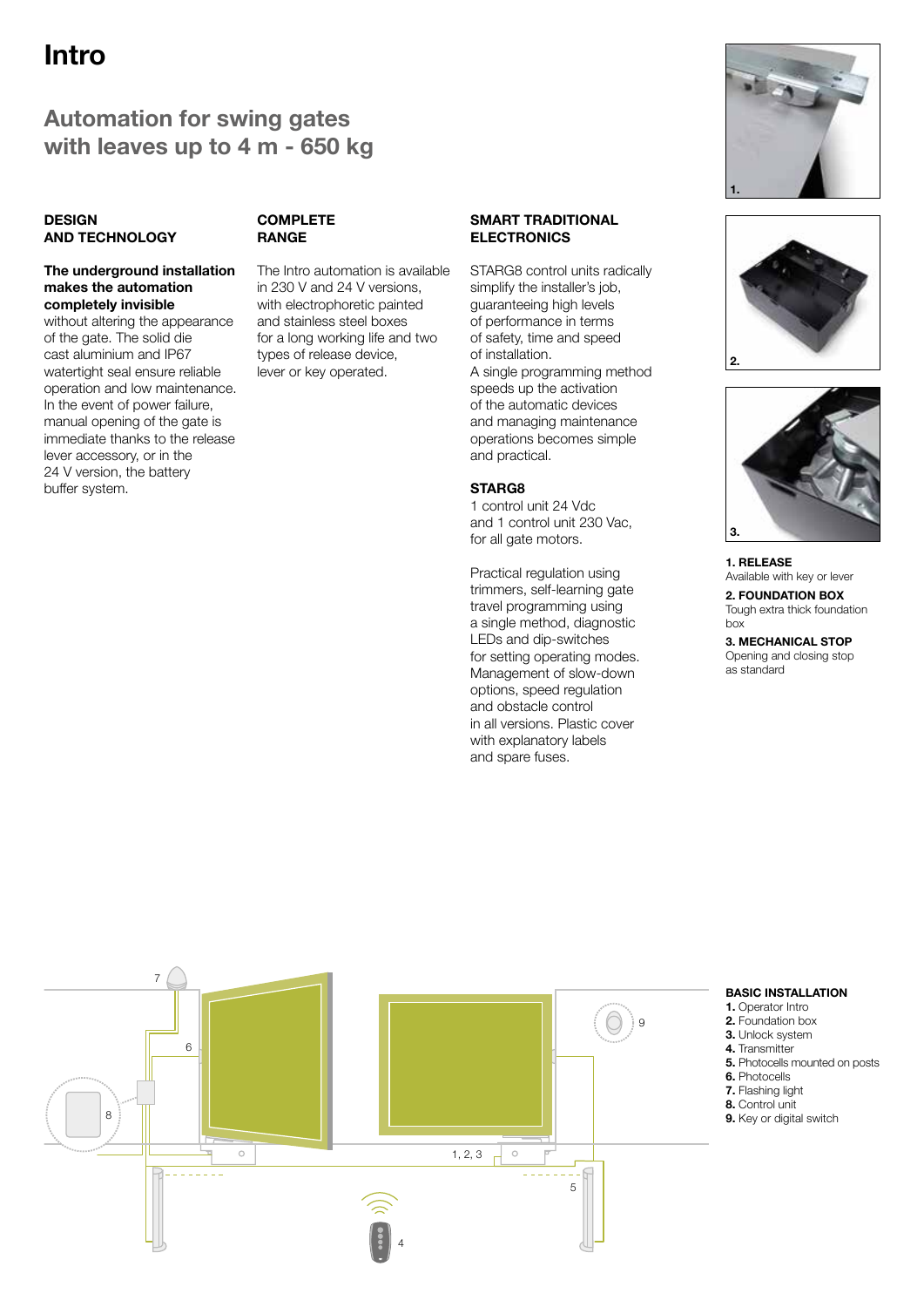



Release handle with protected lock

#### TECHNICAL DATA

| Code                      |                   | <b>INTRO 24-400</b> | <b>INTRO 230-400</b> |  |
|---------------------------|-------------------|---------------------|----------------------|--|
| Motor supply              | (Vac 50 Hz / Vdc) | 24 Vdc              | 230 Vac              |  |
| Maximum power draw        | (W)               | 120                 | 340                  |  |
| Speed                     | (rpm)             |                     | 0.85                 |  |
| Torque max                | (Nm)              | 300                 | 500                  |  |
| Working cycle             | (% )              | 80                  | 30                   |  |
| Protection level          | (IP)              | 67                  |                      |  |
| Operating temperature     | $(^{\circ}C)$     | $-20 \div +55$      |                      |  |
| Automation weight         | (kg)              | 12.5                | 14.3                 |  |
| Foundation box dimensions | (mm)              | 400x325x152 h       |                      |  |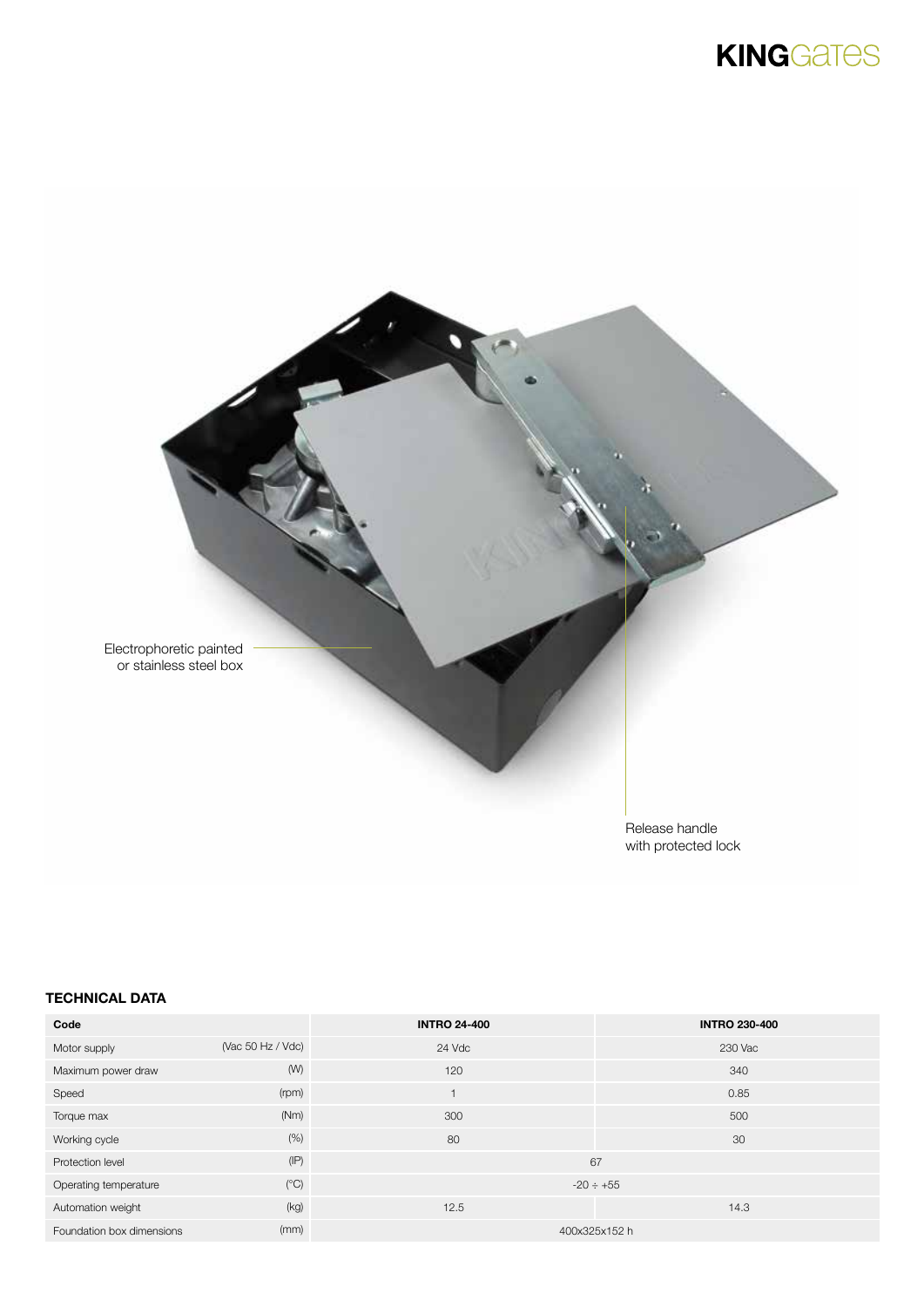#### INTRO

| Code                 | <b>Motor</b> | Mechanical stop in closing | Wing max dimensions |
|----------------------|--------------|----------------------------|---------------------|
| <b>INTRO 230-400</b> | 230 Vac      |                            | 4 m - 650 kg        |
| INTRO 24-400         | 24 Vdc       |                            | 4 m - 650 kg        |

#### UNDERGROUND BOX

| Code           | Zinc coated steel frame | Stainless steel frame | Lever unlock system | Mechanical stop in opening |
|----------------|-------------------------|-----------------------|---------------------|----------------------------|
| INTROBOX 400   |                         |                       |                     |                            |
| INTROBOX 400 S |                         |                       |                     |                            |

Introbox boxes do not include the release lever. To complete the kit, add the "INTRO LOCK" or "INTRO KEY" code (see accessories) 24 V version also available for markets with 110 V / 60 Hz mains power supply



STARG8 BOX

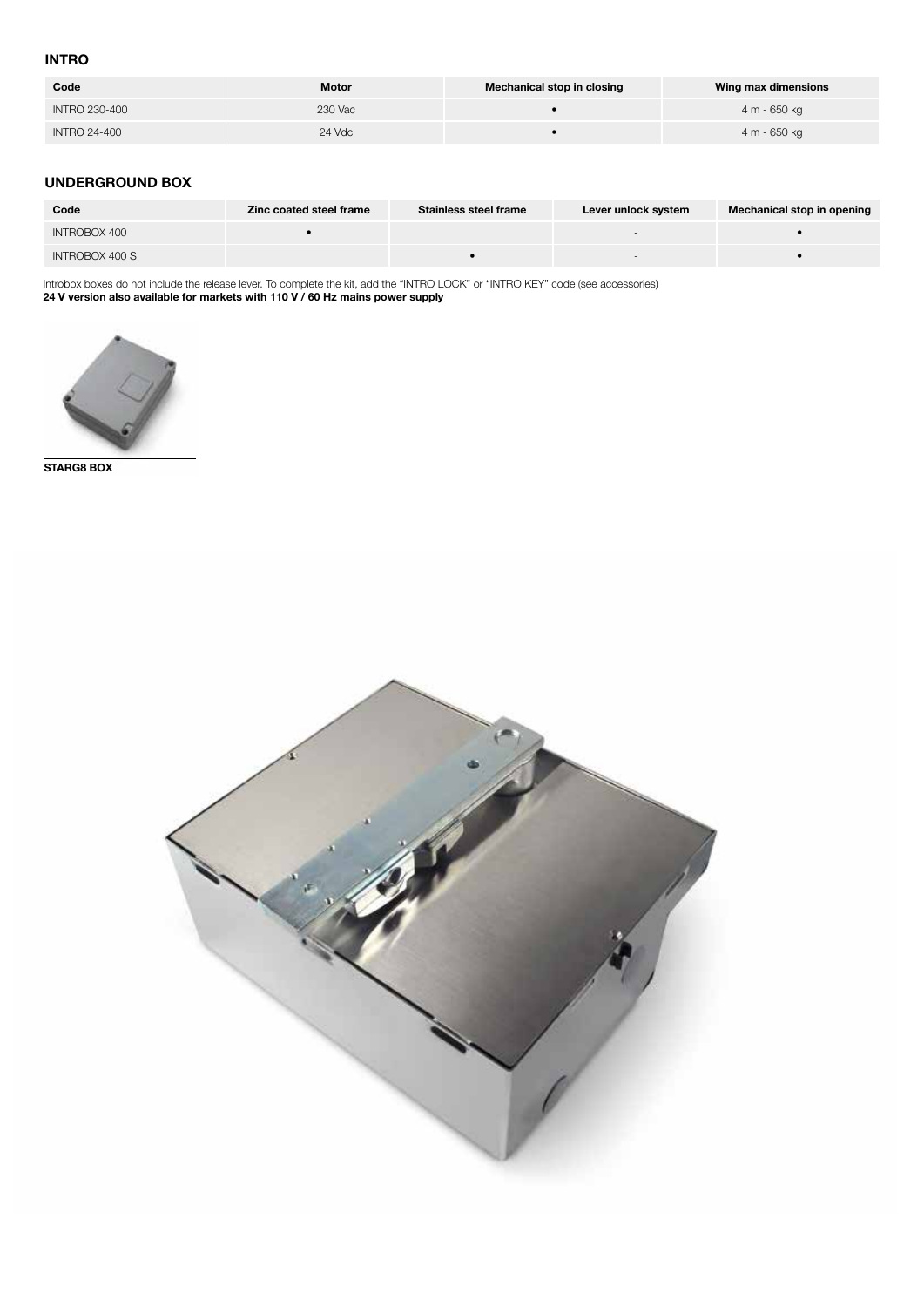## **KINGGATES**



INTRO LOCK Lever release unlock system



INTRO KEY Key release unlock system



INTRO FR Adapter for foundation boxes



INK Lever-type unlock for INTRO LOCK (4 pcs/pack)



INT 360 Kit for 360° leaf opening



LOCK HO Horizontal

electro lock 12 V



LOCK VE Vertical electro lock 12 V



BAT M016 24 V 1.6 Ah battery



BAT<sub>K3</sub> Battery charge card for BAT M016



**STARG8 24** 24 Vdc spare control unit



STARG8 AC 230 Vac spare control unit

#### LIMITS OF USE FOR THE PRODUCT